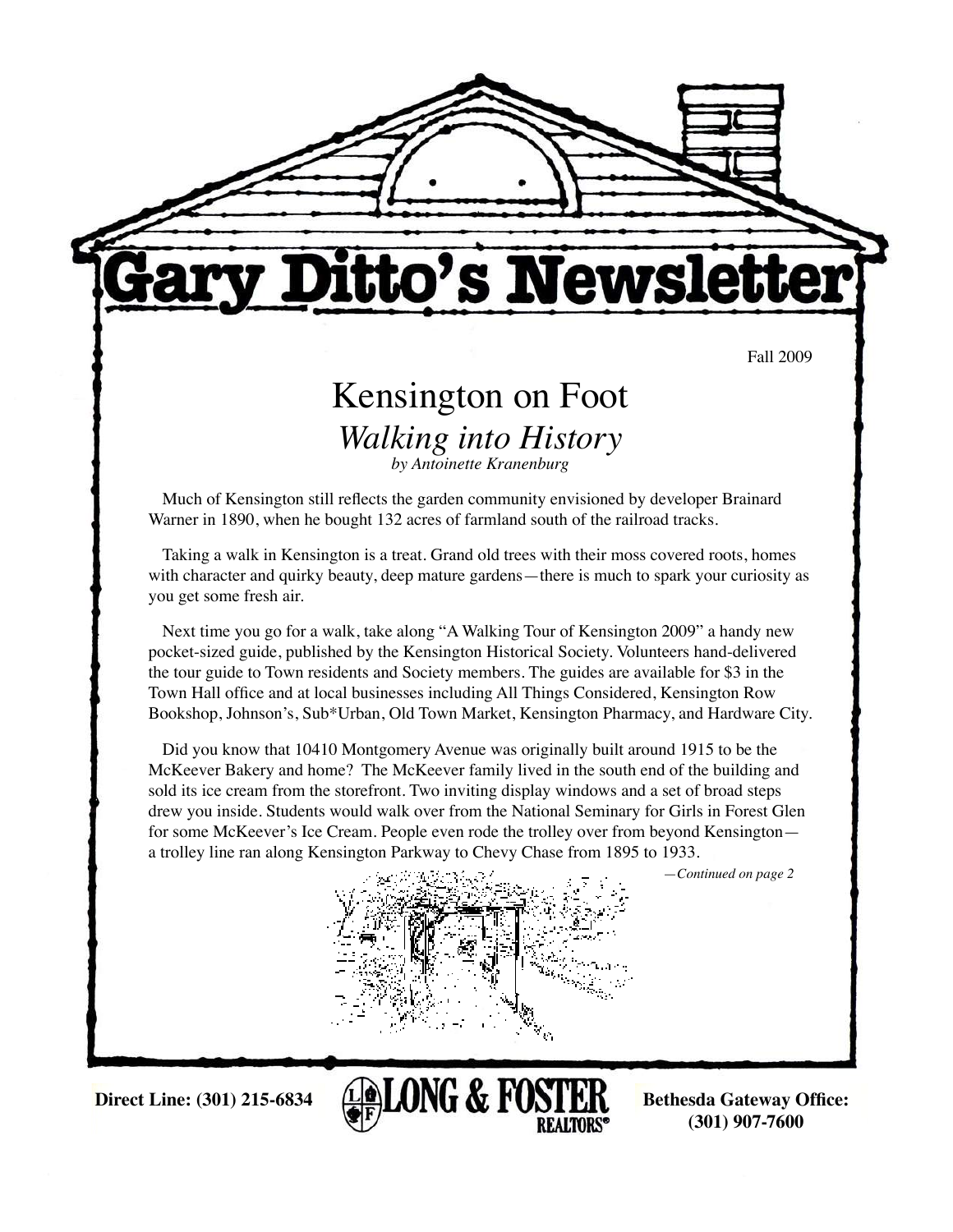#### **Kensington on Foot—** *continued*

The first tour guide was published in 1994. The focus was on appreciating the architectural character of historic homes. At the time new families moved to the area, leading to a wave of home renovations, explains Julie O'Malley, president of the Kensington Historical Society.

A year of research went into the new edition. Four selfguided tours feature early Kensington homes, businesses, and parks, many of the descriptions accompanied by charming illustrations and historical details. The guide clearly explains the Victorian architectural styles characteristic of Kensington.

New is the history of the settling of Kensington, its earliest business district, and its many parks. An intriguing chronology outlines key events in the town's development, starting with the Joseph's Park Land Patent in 1689. Though the town started laying brick sidewalks in 1898, roads were unpaved until 1930! What is now Antique Row on Howard Avenue was an expansion of the earliest commercial area near St. Paul Street at the railroad.

The increasing pressure of development in the fifties and sixties led to the founding of the Kensington Historical Society by local citizens in 1977. The Society's purposes include safeguarding the heritage of the community; promoting the preservation, protection, and restoration of the built environment; and preserving the open space in the community.

Its efforts led to the 1980 listing of the Historic District on the National Register and designation as a Montgomery County Historic District. The focus is education and research, not to be confused with the Montgomery County Historic Preservation Commission, which reviews permits.

The Society's research library and photo archive are housed at the Town Hall. "Think of us as you sort through things," says Archives Chair Ann Pfautz. Share your personal memories of growing up in Kensington. Newspaper clippings, school photos and yearbooks, and photos are most welcome.If you would like to keep the original, they can be scanned while you wait.

The Society sponsors a Summer Concert series across from the train station Saturday mornings from 10 to 11 a.m. through September. KHS volunteers are behind the popular Annual Antiques Road Show~Kensington Style in tthe Town Hall.

The Society is getting ready to celebrate the  $75<sup>th</sup>$ Anniversary of the Kensington Cabin (#22 in the guide). The log cabin was built along Silver Creek in 1934 in a stimulus program at the time. It served generations of children as a community center until 1992. The hope is that it will be reopened before long after restoration and being made handicapped accessible.

Kensington Historical Society, Inc. PO Box 453 Kensington, MD 20895 Website: www.kensingtonhistory.org E-mail: info@kensingtonhistory.org

*Illustrations by Trammell Maury from* A Walking Tour of Kensington 2009. *With thanks to Julie O'Malley and Ann Pfautz of the Kensington Historical Society*

# **The Fine Swine**

Open on Howard Avenue since late 2007, The Fine Swine offers traditional clothing for the family, gifts, and accessories, as well as customizing, personalizing, and engraving

services. The store's logo, a pink pig in top hat and monocle, reflects the whimsical side of the merchandise. Anglophile owner John H. Hickman IV selects unique housewarming and corporate gifts, collegiate items, and some British favorites. Men can find classic clothing for any occasion at The Fine Swine, from weekend and business wear to black tie, including wax cloth Barbour jackets, "indestructible" Bill's Khakis, and custom tweed jackets.

The Fine Swine, 3804 Howard Ave, Kensington, MD 20895. Phone: 240.221.3816. E-mail: fineswine@mac.com Website: www.thefineswine.com



#### **Kensington Cabin 75th Anniversary**

Come celebrate the Kensington Cabin's 75th Anniversary at the Kensington Historical Society meeting Tuesday, November 10, at the Town Hall, 3710 Mitchell St. Join your neighbors for coffee at 7:00 p.m. At 7:30, Mrs. Jamie F. Kuhns, Senior Historian for Montgomery County Parks, will speak about early history. Your cabin photos, memories and great stories are most welcome. Please contact Kensington Historical Society by November  $1<sup>st</sup>$  so they can be included: info@kensingtonhistory.org or P.O. Box 453, Kensington, MD. 20895.

#### *Honey, I Wrecked the Kids!*

The Parent Encouragement Program welcomes Alyson Schafer, parenting expert, psychotherapist, and best-selling author of *Breaking the Good Mom Myth* and *Honey, I Wrecked*<br>*the Kids*. "Parents are perplexed by this new generation of<br>seemingly 'discipline-resistant' children," says Ms. Schafer. Join her as she presents what "parents everywhere have been waiting for: the blueprint to understanding—and correcting misbehavior." You'll learn to recognize and reverse the root causes of misbehavior and raise children who are caring, cooperative, and responsible. For parents of children ages 2-12.

Wednesday, Oct. 28, 7:30-9:30 p.m.<br>at The Bullis School, The Blair Family<br>Center for the Arts, Howard Audito-Center for the Arts, Howard Audito-<br>rium, 10601 Falls Road, Potomac, MD.<br>Call PEP for tickets: 301-929-8824, \$25/person, \$45/couple, www.PEPparent.org

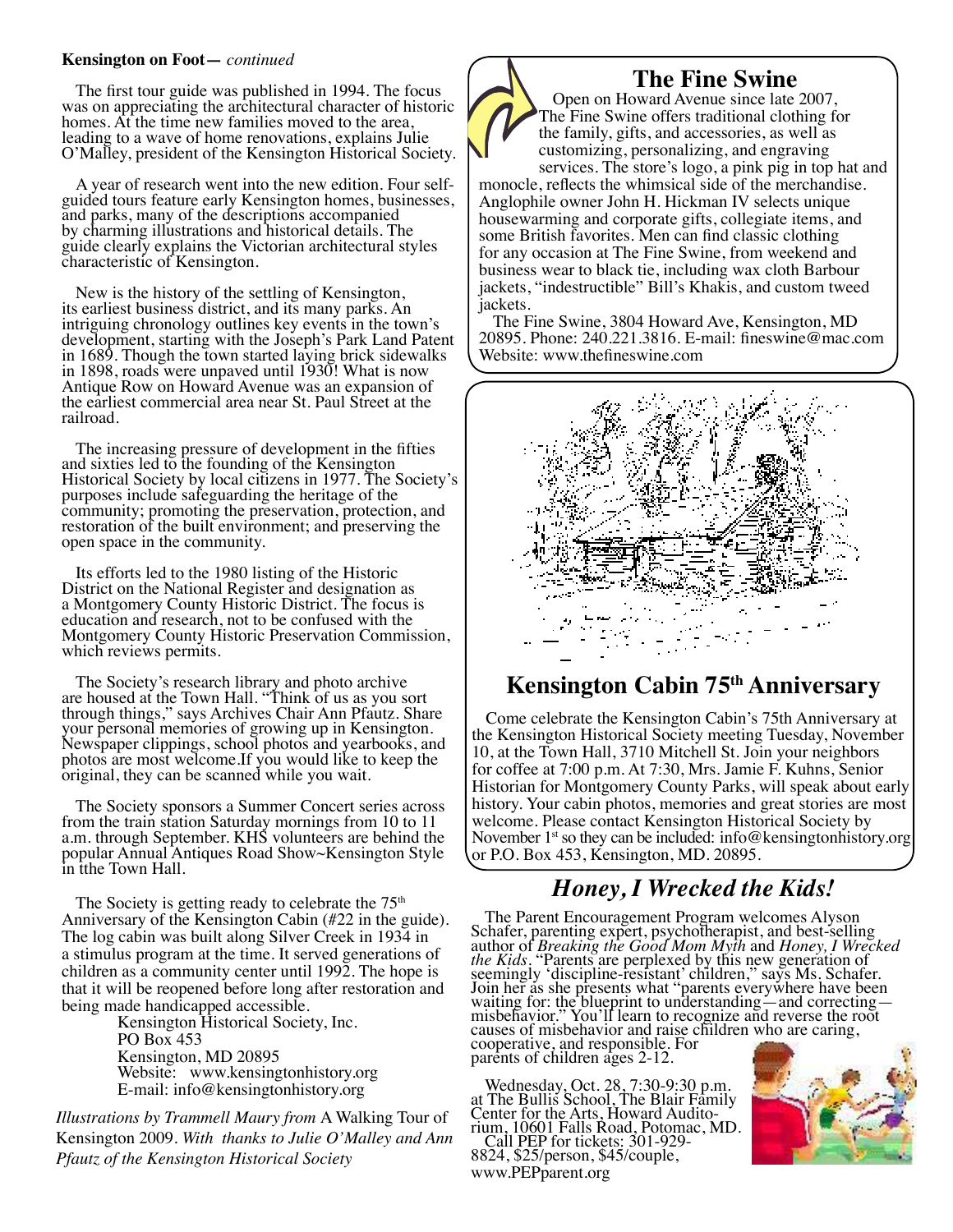### *Thank You, Kensington 8K Course Marshals!*

 We want to send a special thank you to all the volunteer Course Marshals for last month's 15th Annual Kensington 8K Race. We couldn't do it without you and we appreciate your support over the years! Thank you!

Mike Baker Mark Barnard



Carrie Bazyluk Paul Beck Debbie Brletic Maureen Conley Jen Cope Jeff and Althea Day Cindy and Phil Dellinger Scott and Sheila Dinn Chuck Engelhardt Susan and Sasha Gerecht Julia Gorey Michele Haggerty John Holbrooke Mark Idler Krauss Family Amy Lindsey Judy and Greg Lyons Carl Mahaney Dave Marchal Bill and Trammel Maury Mike McCurry Pamela McDermott Steve and Thomas McHale Dawn Messier Dan Murphy Peg O'Donnell Stephanie Rigaux Mark Shepherd Mike Silverman Ben Simon Ann and Sam Statland Matt Stevens Steve Stoltz Lydia Sullivan Deb Udley Jim Vaught Al Veerhoff Cherry Wunderlich Sonny Young

#### *New E-Mail Updates from Gary Ditto*—

Sign up for either or both of these updates: • Our Monthly Sold Reports for 20895, sent via e-mail

 • Our weekly "Open House" e-mail You choose what to sign up for and you can always unsubscribe. Sign up on our home page **www.garyditto.com**.

*Gary Ditto's Newsletter welcomes ideas and news items from community members. The writers and editors are from Kensington Communications. Antoinette Kranenburg was the lead writer for this issue.* 

## *Free Pumpkin Coupon*

Once again, your child is invited to take this coupon to Hawkins Produce by Halloween, and pick out a free child-size pumpkin. One pumpkin per



child, compliments of Gary Ditto. Hawkins Produce is located on Knowles Avenue at Summit in Kensington.

## *Wayne M. Goldstein Remembered*

Montgomery County community activist, landscape designer, and neighbor Wayne Goldstein died suddenly this spring at the age of 56. Typically, he was on his way to attend a county hearing on the expansion of Suburban Hospital. He was a lifelong county resident and an avid gardener, and created a luscious garden at his home in Kensington Heights.

Friends and neighbors gathered June 13 in Kensington Heights Park (corner of McComas Avenue and St. Paul Street) for the fourth annual Kensington Heights Citizens Association picnic and dedicated the park's playground to Wayne M. Goldstein. Wayne was president of the KHCA and started this annual event. Picnic blankets were spread, children climbed the colorful equipment, and neighbors got acquainted and shared memories.

Historic preservation, local environmental issues, speed humps, Inter-County Connector, Sector and Master plans, Clarksburg development—Goldstein cared deeply and worked tirelessly on issues of growth and quality of life in our neighborhoods. He was also President of Montgomery Preservation, Inc., and a columnist for *The Sentinel*.

Donna Savage, KHCA immediate past president, spoke fondly of his ability to disagree without being disagreeable. She said "His delivery methods were often bold and unique, and his testimony and opinions were delivered with kindness, persistence, and the research to back it up."

Because of his lively, playful side, KHCA asked for the playground in the center of the park to be named in his honor. A new sign has already been installed; the official playground naming ceremony will take place this fall.

*With thanks to Donna Savage. KHCA website:www.kensingtonheightsweb.com*

For dates and news of more events, be sure to visit the *Community Activities Calendar* on the web site:

 **www.garyditto.com**